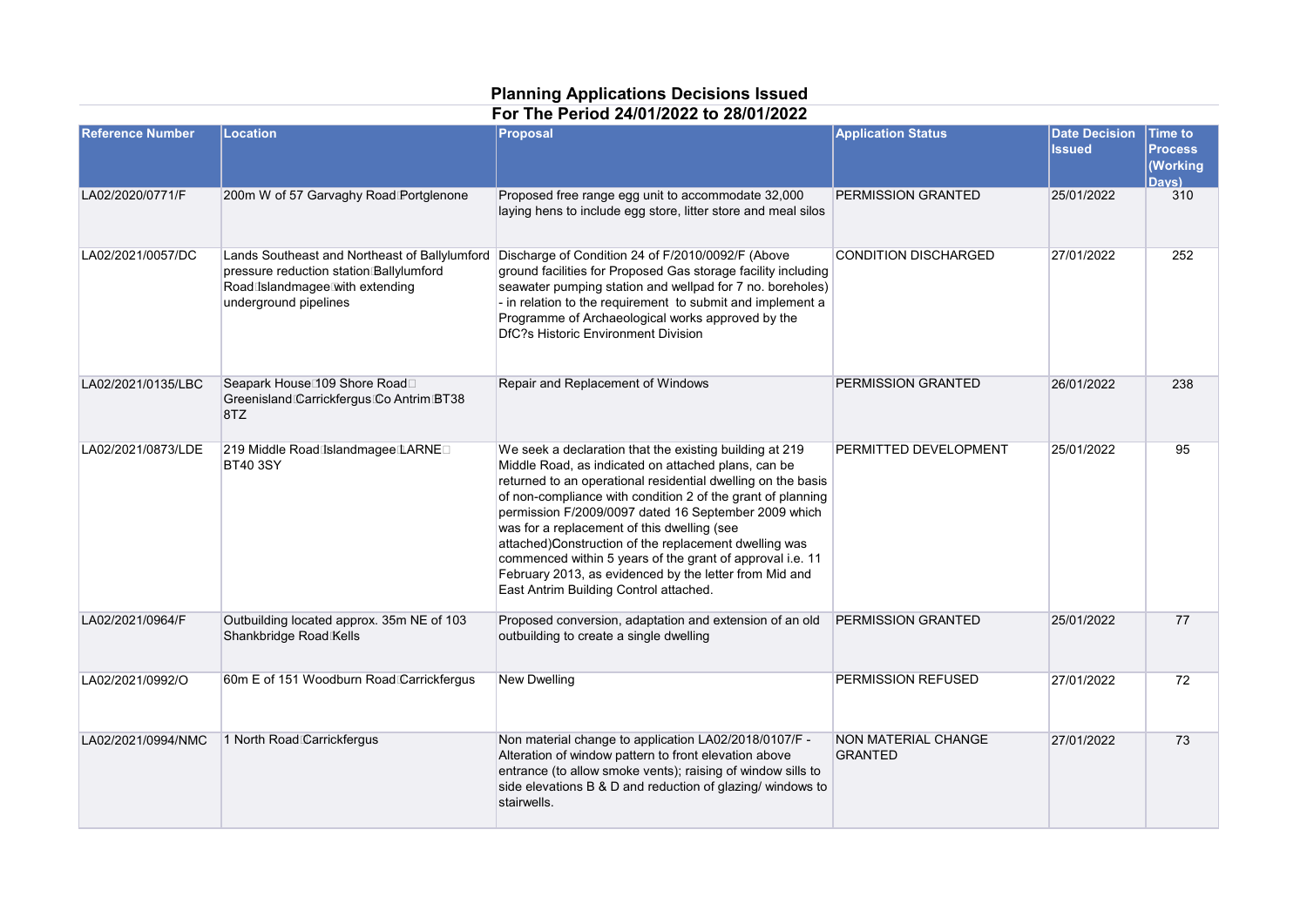| LA02/2021/1000/F   | Approx 30m north of 162 Steeple Road Kells                       | Proposed dwelling and domestic garage                                                                                                                                                                                                                                                                                                                                                  | PERMISSION GRANTED          | 24/01/2022 | 68 |
|--------------------|------------------------------------------------------------------|----------------------------------------------------------------------------------------------------------------------------------------------------------------------------------------------------------------------------------------------------------------------------------------------------------------------------------------------------------------------------------------|-----------------------------|------------|----|
| LA02/2021/1007/F   | 115 Ballymena Road Carnlough                                     | Proposed side extension, replacement sunroom and<br>replacement detached garage (with associated ancillary<br>storage)                                                                                                                                                                                                                                                                 | PERMISSION GRANTED          | 28/01/2022 | 71 |
| LA02/2021/1011/F   | 83a Ballystrudder Road Whitehead                                 | Retrospective application for the extension and alterations PERMISSION GRANTED<br>to a storage shed used for airing and drying of cut logs                                                                                                                                                                                                                                             |                             | 24/01/2022 | 67 |
| LA02/2021/1023/F   | Rear of 30b Woodburn Road Carrickfergus                          | 0Proposed new dwelling and attached domestic garage                                                                                                                                                                                                                                                                                                                                    | PERMISSION GRANTED          | 27/01/2022 | 69 |
| LA02/2021/1030/O   | 220m east of 57 Ballymacvea Road□<br>Ballymena BT42 3NH          | Proposed replacement dwelling with garage                                                                                                                                                                                                                                                                                                                                              | PERMISSION GRANTED          | 27/01/2022 | 66 |
| LA02/2021/1037/O   | 30m Approx East of 67a Whappstown Road<br>Moorfields Ballymena   | Site of dwelling and garage (infill site 1)                                                                                                                                                                                                                                                                                                                                            | PERMISSION GRANTED          | 28/01/2022 | 65 |
| LA02/2021/1038/O   | 70m approx. East of 67a Whappstown Road□<br>Moorfields Ballymena | Site of dwelling and garage (infill site 2)                                                                                                                                                                                                                                                                                                                                            | PERMISSION GRANTED          | 28/01/2022 | 65 |
| LA02/2021/1040/F   | 5 Blackcave North Old Glenarm Road<br><b>LARNE BT40 1TP</b>      | Proposed single storey porch extension to front of dwelling PERMISSION GRANTED                                                                                                                                                                                                                                                                                                         |                             | 27/01/2022 | 63 |
| LA02/2021/1047/DC  | 79-81 Galgorm Road Ballymena                                     | Discharge of Condition 2 of LA02/2019/0555/F in relation<br>to visibility splays                                                                                                                                                                                                                                                                                                       | <b>CONDITION DISCHARGED</b> | 24/01/2022 | 58 |
| LA02/2021/1052/LDP | Land at Whitelodge Court Shore Road□<br>Greenisland              | Completion of the demolition of existing buildings and<br>replacement with 5 No. detached and 4 No. semi-detached<br>dwellings under planning permission reference<br>V/2014/0013/F having completed the approved works<br>under Condition No. 3 of V/2014/0013/F and commenced<br>substantive works on the construction of one dwelling at<br>Site 9 as approved under V/2014/0013/F. | PERMITTED DEVELOPMENT       | 25/01/2022 | 56 |
| LA02/2021/1056/F   | 7 Princess Park Whitehead                                        | Front porch extension and associated site works including<br>replacement roof to extended sun lounge and new access<br>with additional car park and retaining wall                                                                                                                                                                                                                     | PERMISSION GRANTED          | 27/01/2022 | 58 |